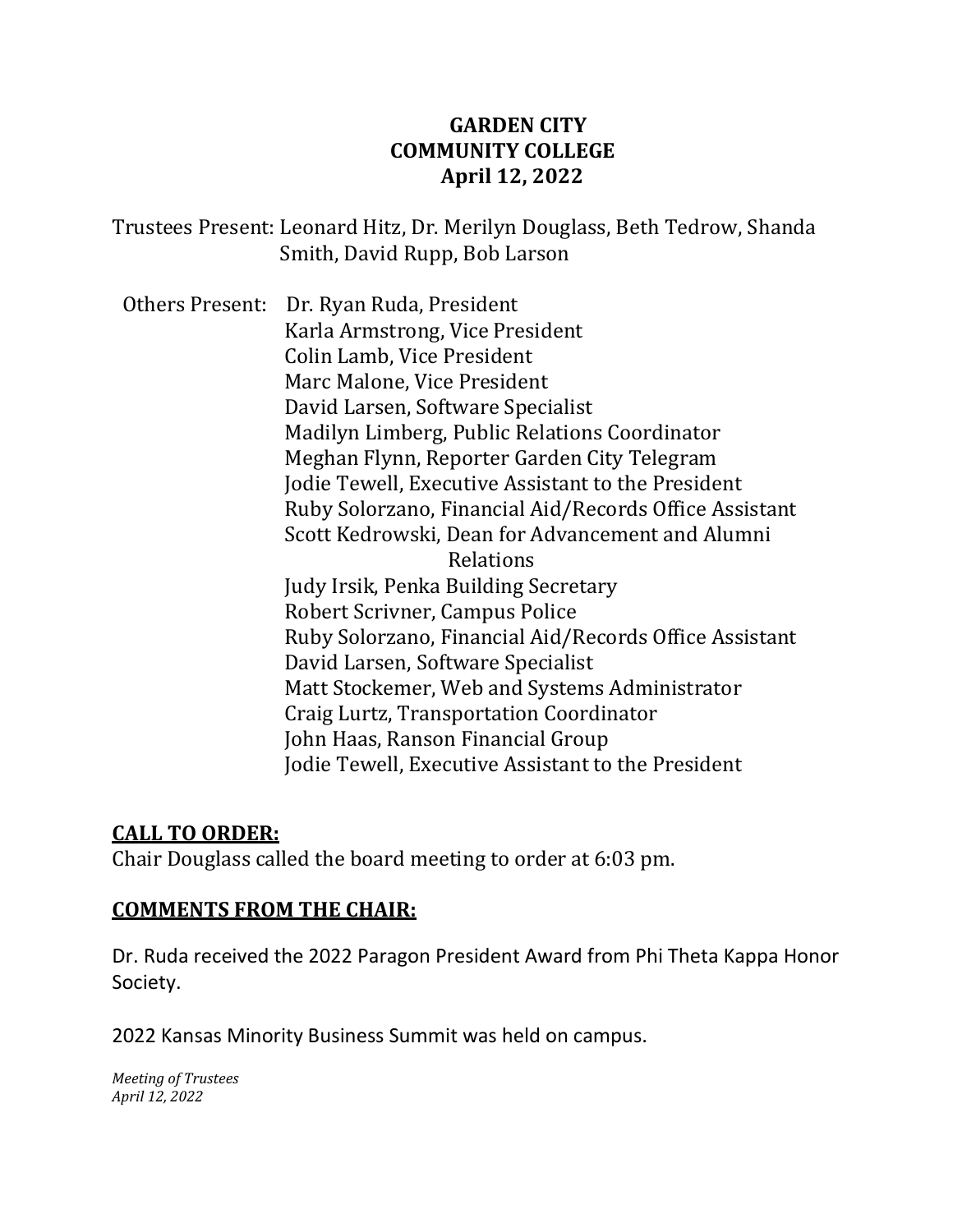## **B. Report for SGA**

Rosa Arroyo, SGA treasurer, discussed upcoming events. All events are listed on page 132 of the board packet. David Rupp asked if SGA could consider getting different clubs around campus to clean up certain sections of campus. (Supporting documents filed with official minutes)

## **C. New Employees**

 Ruby Solorzano, Financial Aid/Records Office Assistant Scott Kedrowski, Dean for Advancement and Alumni Relations Judy Irsik, Penka Building Secretary

## **II: Executive Session**

Move to recess into executive session regarding an individual employee's performance. The open meeting will resume in thirty minutes at 6:45.

 **Motion:** Leonard Hitz  **Second:** David Rupp

 **Ayes:** Hitz, Smith, Tedrow, Douglass, Rupp, Larson  **Nays:** None

## **Motion Carries:** 6-0

The open session resumed at 6:47. No action was taken.

## **III. Consent Agenda**

Trustees pulled items A, D, H, and G for further discussion.

## **Move to accept B, C, E, and I for approval.**

## **Addendum, Item E will be verbal.**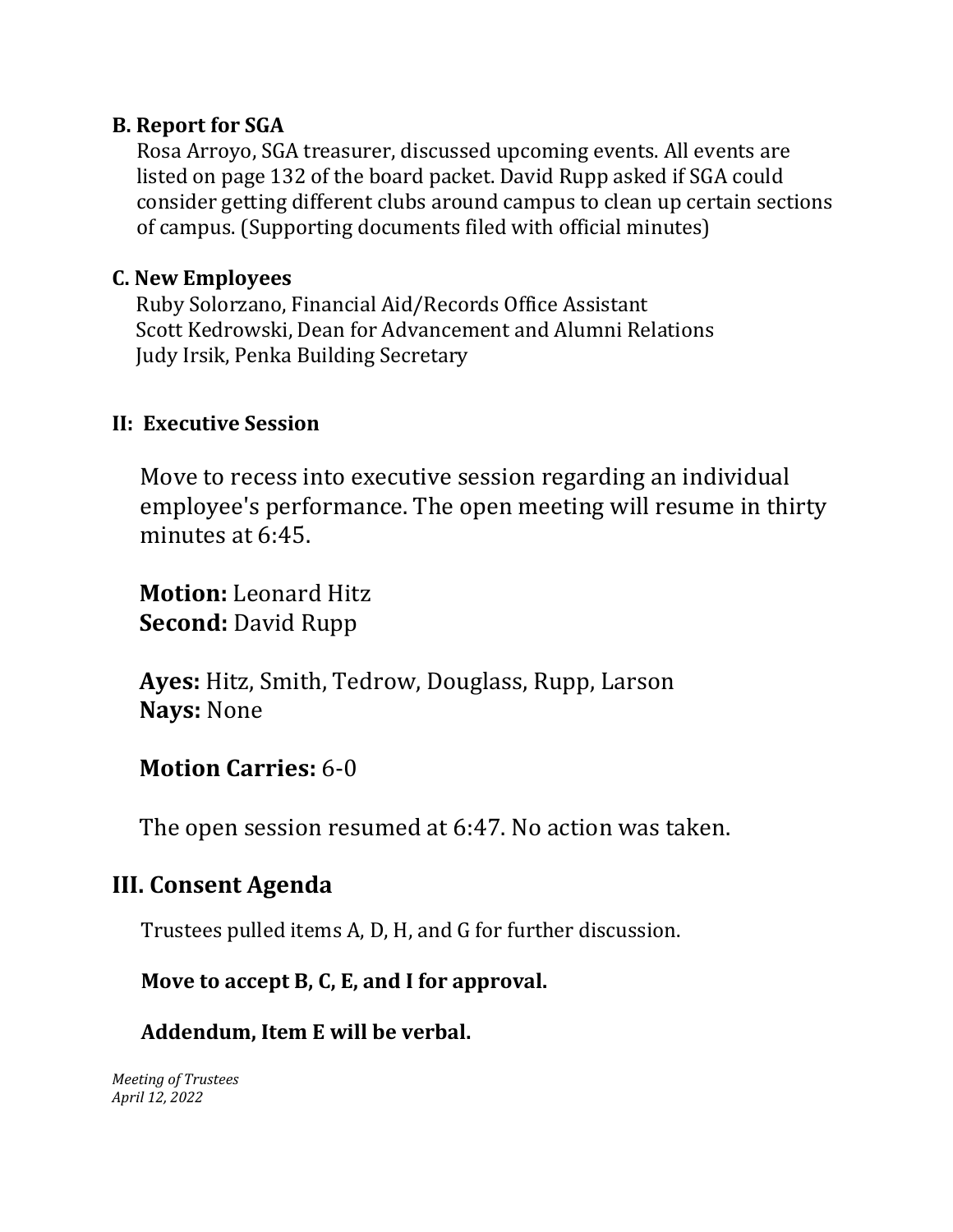### **Move to approve B, C, F, and I.**

**Motion:** Beth Tedrow **Second:** Leonard Hitz

**Ayes:** Hitz, Smith, Tedrow, Douglass, Rupp, Larson **Nays:** None

### **Motion Carries**: 5-0

- **(A)** Approval of minutes of previous meetings Amend minutes to reflect that Shanda Smith was not present.
- **(D)** Authorize COP Sale Resolution

John Haas, Ranson Financial, discussed information regarding the past Resolution of intent with specific improvements to the College. This was published twice and was not protested. John distributed an information sheet with updated amounts. (Supporting documents filed with official minutes)

Dr. Ruda discussed that the new Resolution reflects the changes that John discussed.

Motion to approve Resolution 2022-3.

Gilmore & Bell, PC. 3/31/2022

#### **RESOLUTION NO. 2022-3**

#### **RESOLUTION AUTHORIZING THE OFFERING FOR SALE OF LEASE PURCHASE AGREEMENT CERTIFICATES OF PARTICIPATION, SERIES 2022, OF GARDEN CITY COMMUNITY COLLEGE, FINNEY COUNTY, KANSAS.**

#### **BE IT RESOLVED BY THE GOVERNING BODY OF GARDEN CITY COMMUNITY COLLEGE, FINNEY COUNTY, KANSAS, AS FOLLOWS:**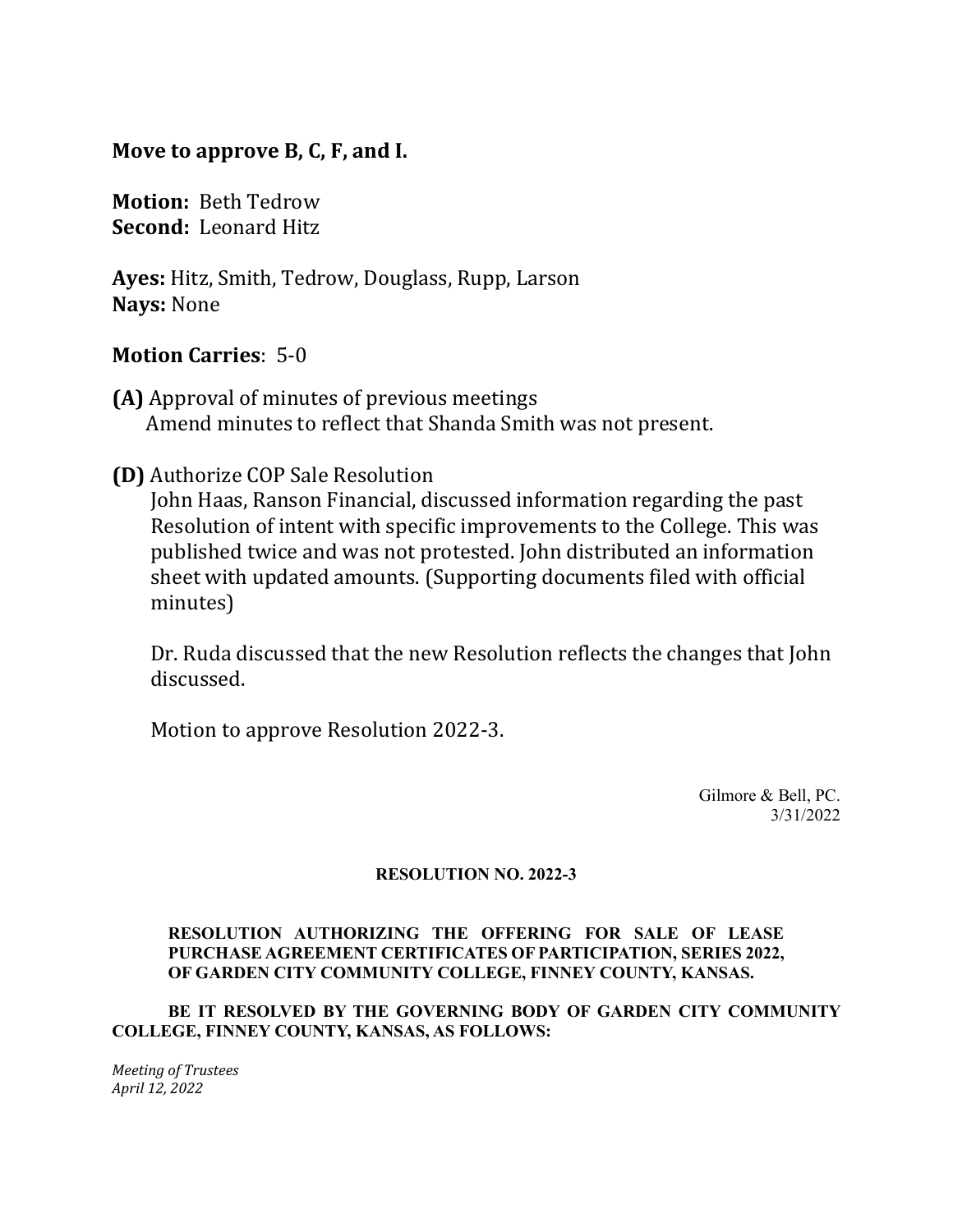**Section 1**. Garden City Community College, Finney County, Kansas (the "College") is hereby authorized to offer at competitive public sale approximately \$5,200,000\* principal amount of "Certificates of Participation, Series 2022, Evidencing Proportionate Interests In and Rights to Receive Payments Under a Lease Purchase Agreement" (the "Series 2022 Certificates") as described in the Notice of Sale of Lease Purchase Agreement Certificates of Participation (the "Notice of Certificate Sale") attached hereto as *Exhibit "A"* and the Preliminary Official Statement referenced herein.

**Section 2**. Ranson Financial Group, LLC, Wichita, Kansas ("Financial Advisor") is hereby authorized and directed to receive bids on behalf of the College for the purchase of the Series 2022 Certificates on May 10, 2022, upon the terms and conditions set forth in said Notice of Certificate Sale, and to deliver all bids so received to the governing body at its meeting to be held on such date at said time and place, at which meeting the governing body shall review such bids and shall approve a bid or reject all bids.

**Section 3**. The Notice of Certificate Sale is hereby approved in substantially the form attached hereto as *Exhibit A,* with such changes and additions thereto as the Vice President for Administrative Services/CFO shall deem necessary or appropriate, and to use such document in connection with the public sale of the Series 2022 Certificates.

**Section 4**. The Preliminary Official Statement is hereby approved in substantially the form presented to the governing body this date, with such changes or additions as the Chairperson and Vice President for Administrative Services/CFO shall deem necessary and appropriate, and such officials and other representatives of the College are hereby authorized to use such document in connection with the public sale of the Series 2022 Certificates.

**Section 5**. The Vice President for Administrative Services/CFO, in conjunction with the Financial Advisor and Gilmore & Bell, PC, Wichita, Kansas ("Bond Counsel"), is hereby authorized and directed to give notice of said sale by transmitting copies of the Notice of Certificate Sale and Preliminary Official Statement to prospective purchasers of the Series 2022 Certificates.

**Section 6**. For the purpose of enabling the purchaser of the Series 2022 Certificates (the "Purchaser") to comply with the requirements of Rule 15c2-12 of the Securities Exchange Commission (the "Rule"), the appropriate officers of the College are hereby authorized: (a) to provide the Purchaser a letter or certification to the effect that the College deems the information contained in the Preliminary Official Statement to be "final" as of its date, except for the omission of such information as is permitted by the Rule; (b) covenant to provide continuous secondary market disclosure by annually transmitting certain financial information and operating data and other information necessary to comply with the Rule to certain national repositories and the Municipal Securities Rulemaking Board, as applicable; and (c) take such other actions or execute such other documents as such officers in their reasonable judgment deem necessary; to enable the Purchaser to comply with the requirement of the Rule.

**Section 7**. The College agrees to provide to the Purchaser within seven business days of the date of the sale of Series 2022 Certificates or within sufficient time to accompany any confirmation that requests payment from any customer of the Purchaser, whichever is earlier, sufficient copies of the final Official Statement to enable the Purchaser to comply with the requirements of Rule 15c2-12(3) and (4) of the Securities and Exchange Commission and with the requirements of Rule G-32 of the Municipal Securities Rulemaking Board.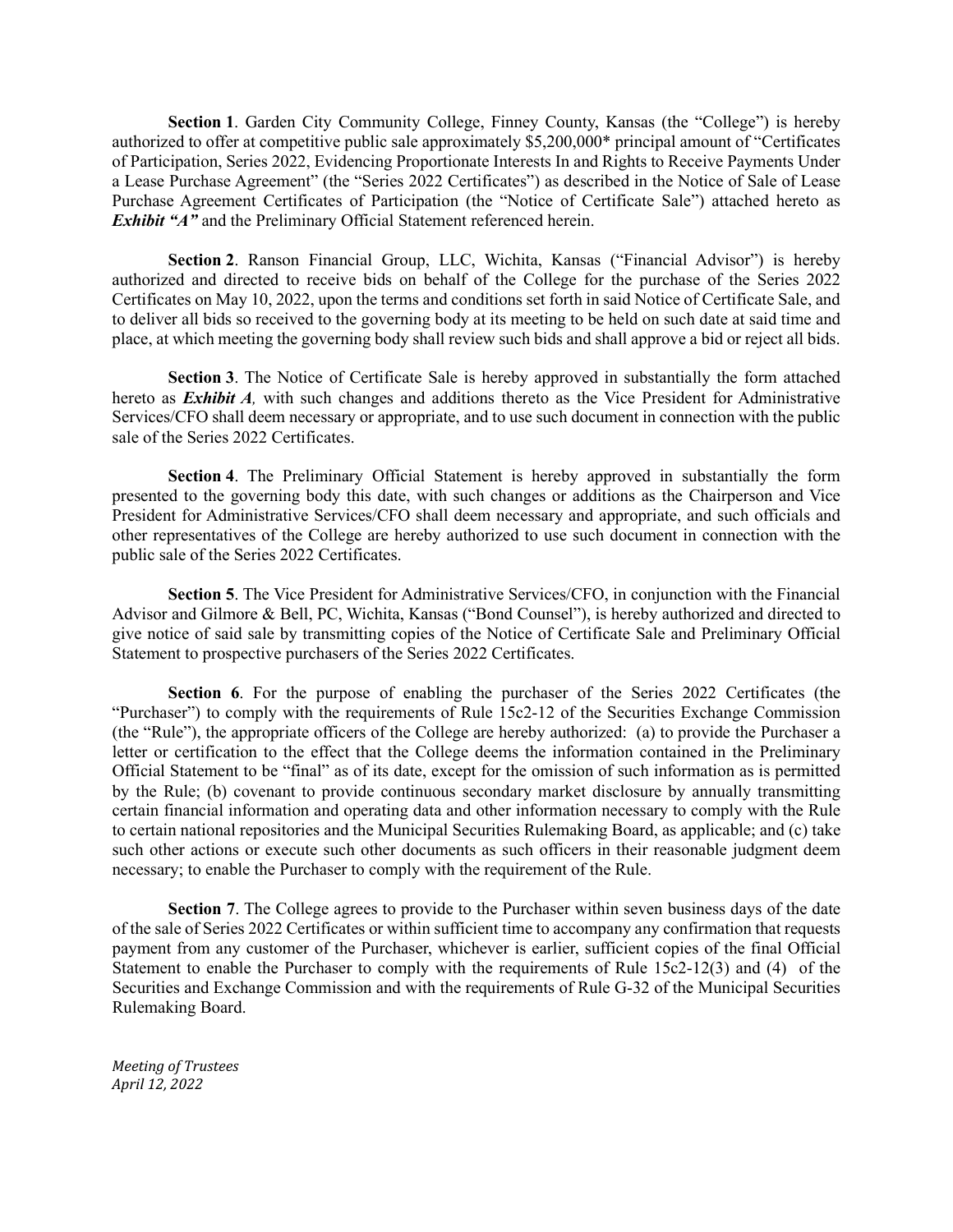**Section 8**. The Chairperson, Secretary, Vice President for Administrative Services/CFO and the other officers and representatives of the College, the Financial Advisor and Bond Counsel are hereby authorized and directed to take such other action as may be necessary to carry out the public sale of the Series 2022 Certificates.

**Section 9**. This Resolution shall be in full force and effect from and after its adoption.

 **Motion:** Shanda Smith  **Second:** Beth Tedrow

Dr. Ruda explained the debt service and specific projects that are outlined. Turf replacement, respraying of the track, production copiers, digital scoreboard, cosmetology school remodel, and the science building addition and remodel in this specific COP. (Supporting documents filed with official minutes)

 **Ayes:** Hitz, Smith, Tedrow, Douglass, Rupp, Larson  **Nays:** None

 **Motion Carries:** 6 – 0

## **(A) Approval of the April Meeting's minutes**

Move to approve the correction in the people present at the last meeting.

**Motion**: Beth Tedrow **Second:** David Rupp

 **Ayes:** Hitz, Smith, Tedrow, Douglass, Rupp, Larson  **Nays:** None

 **Motion Carries:** 6 – 0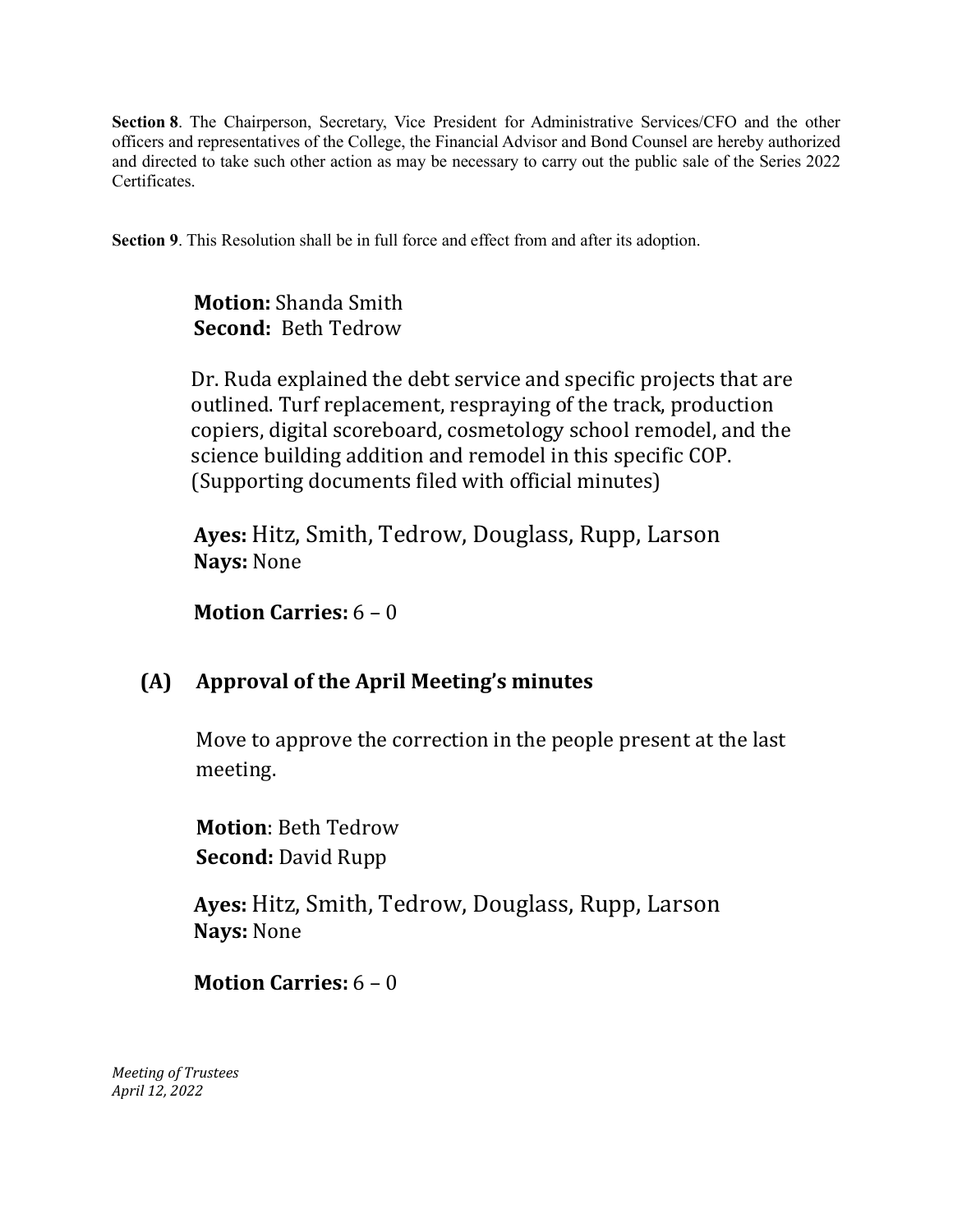### **(E) Extension of Presidential Contract**

Motion to extend Dr. Ruda's contract for one more year. Add one more year to the current contract. This is a total of a three-year rolling contract with the addition of this year.

**Motion**: Merilyn Douglass **Second:** Bob Larson

 **Ayes:** Hitz, Smith, Tedrow, Douglass, Rupp, Larson  **Nays:** None

 **Motion Carries:** 6 – 0

## **(G) Classroom Furniture**

Dr. Ruda discussed that there are no local vendors that can compete with this bid. There were no competitive bids available locally. Dr. Ruda commended the work done by Marc Malone, Karla Armstrong, Dean Terpstra, and the faculty, that conducted a thorough process to test the furniture.

Move to approve consent agenda Item G Classroom Furniture.

**Motion:** David Rupp **Second:** Beth Tedrow

**Ayes:** Hitz, Smith, Tedrow, Douglass, Rupp, Larson **Nays:** None

**Motion Carries:** 6 – 0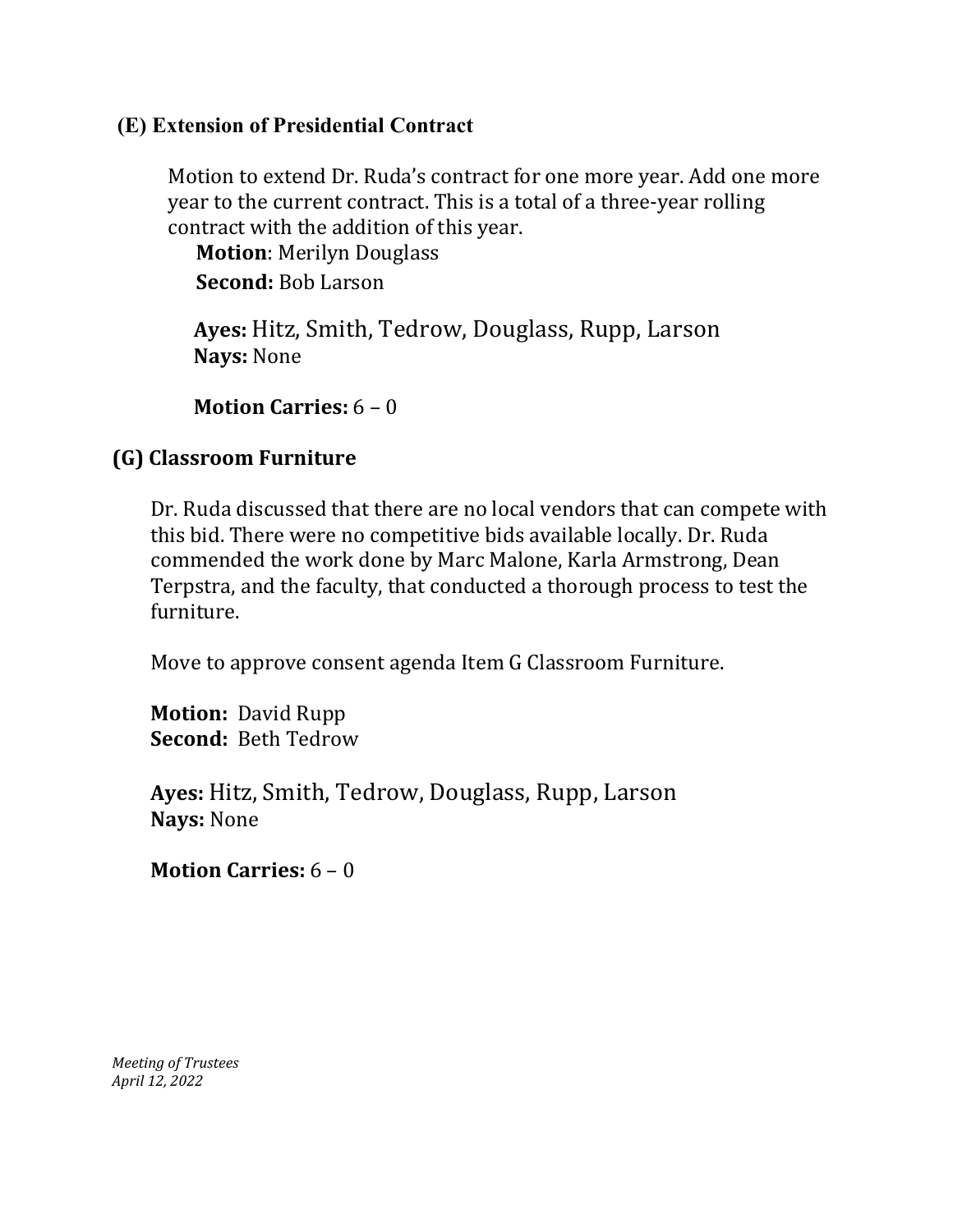## **(H) Approval of Contractor for STEM Center**

Dr. Ruda discussed the cost of the new STEM building. A year ago, starting the grant process included a project total of 2.8 to 3 million. Materials have increased in price since we started, which has led to higher bids. The amount we have proposed for the STEM center is much lower than the bids coming in. Last week Dick Construction was the low bid. That amount was 4.2 million. We have been working with Dick Construction and Nick Nemechek to bring an updated proposal next week. No action; we will hold a special meeting on Monday, April 25, at 7:30 am.

- **(B)** Approval of personnel actions-Human Resources (Supporting documents filed with official minutes)
- **(C)** Approval of Financial information (Supporting documents filed with official minutes)
- **(F)** Audit Contract Renewal Lewis, Hooper, and Dick (Supporting documents filed with official minutes)
- **(I)**Blue Cross and Blue Shield Fitness Grant (Supporting documents filed with official minutes)

## **III. CONFIRMATION OF MONITORING REPORTS:**

- A. Monitoring Reports and END
	- A-1 Bi-Annual, Executive Limitations, Board Job Description #6, Shanda reported that, per Jeremy Gigot, Endowment is more financially stable than any time in his tenure. The board has taken smaller unsustainable scholarships and combined them into memorial scholarships. They are waiting on updated numbers regarding the Auction. Endowment will begin working with Scott Kedrowski on grants. The financial audit was acceptable.

The board accepted the report as presented.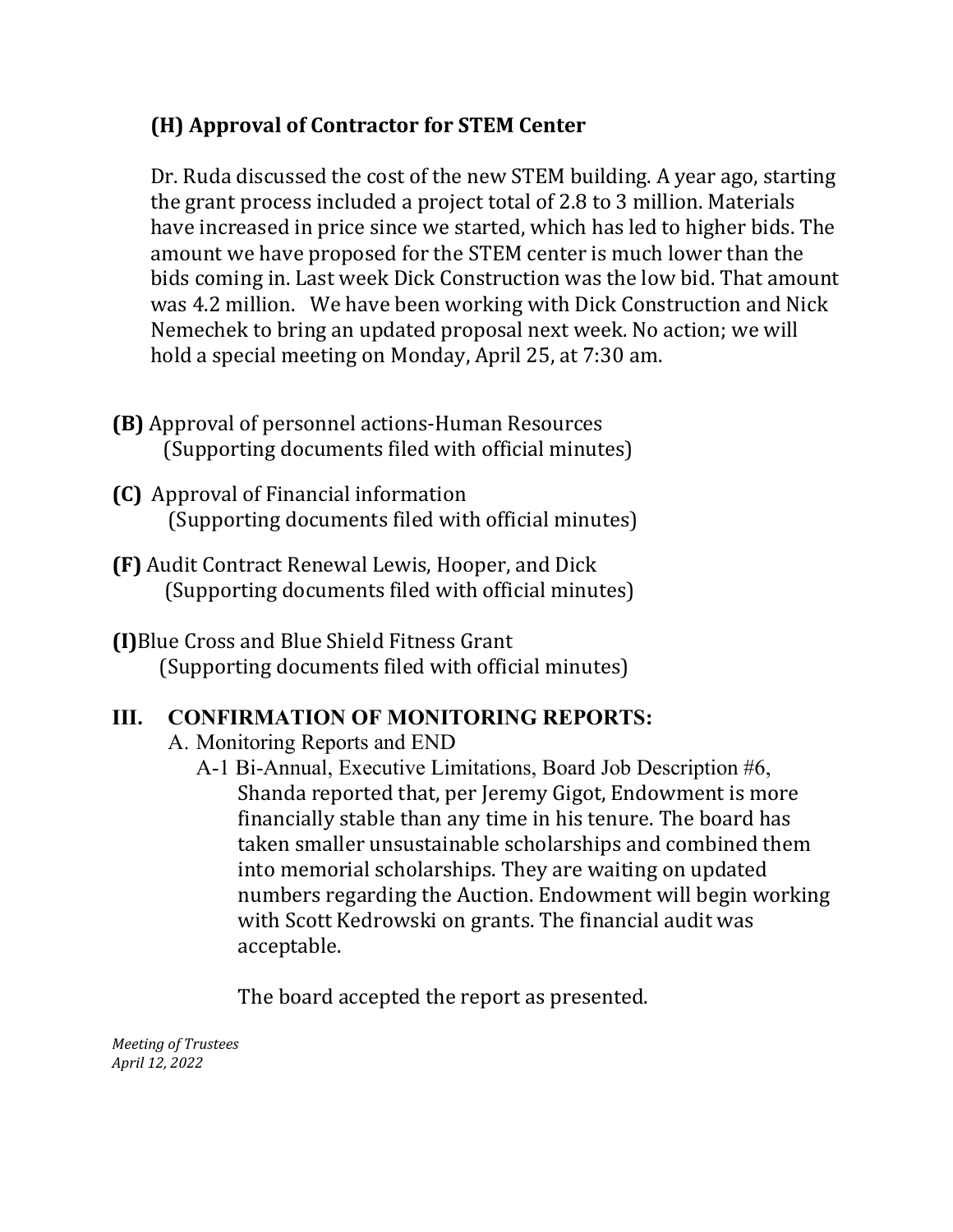- B. Review Monitoring Report
	- B-1 Annual, Executive Limitations, General Executive Constraints #2
	- B-2 Annual, Executive Limitations, General Executive Constraints #10 No corrections or additions to language to #2 or #10. Moving forward, there will be trackable data that covers the entire

### campus. No

changes to these two indicators.

Board Job Description #8. Merilyn Douglass presented this last month as an addition to the policy. (Supporting documents filed with official minutes) Trustees reviewed the language in the proposal. There was a discussion over 2 a. regarding the language of trustee online orientation. It may not always be offered in this format, so the board entertained the idea of leaving it as is. Discussed the need for documentation of who attended retreats and meetings.

Move to accept the addition of #8 for the board policy titled Board Job Description.

 **Motion:** Beth Tedrow  **Second:** Dave Rupp

Leonard doesn't have a problem with it but discussed the need for a clearer succession plan regarding the board chairman. Leonard Hitz would like to research how other institutions handle succession.

**Ayes:** Hitz, Smith, Tedrow, Douglass, Rupp, Larson **Nays:** None

## **Motion Carries:** 6 – 0

Chair Merilyn Douglass requested that Trustee Hitz bring ideas and suggestions to the board members.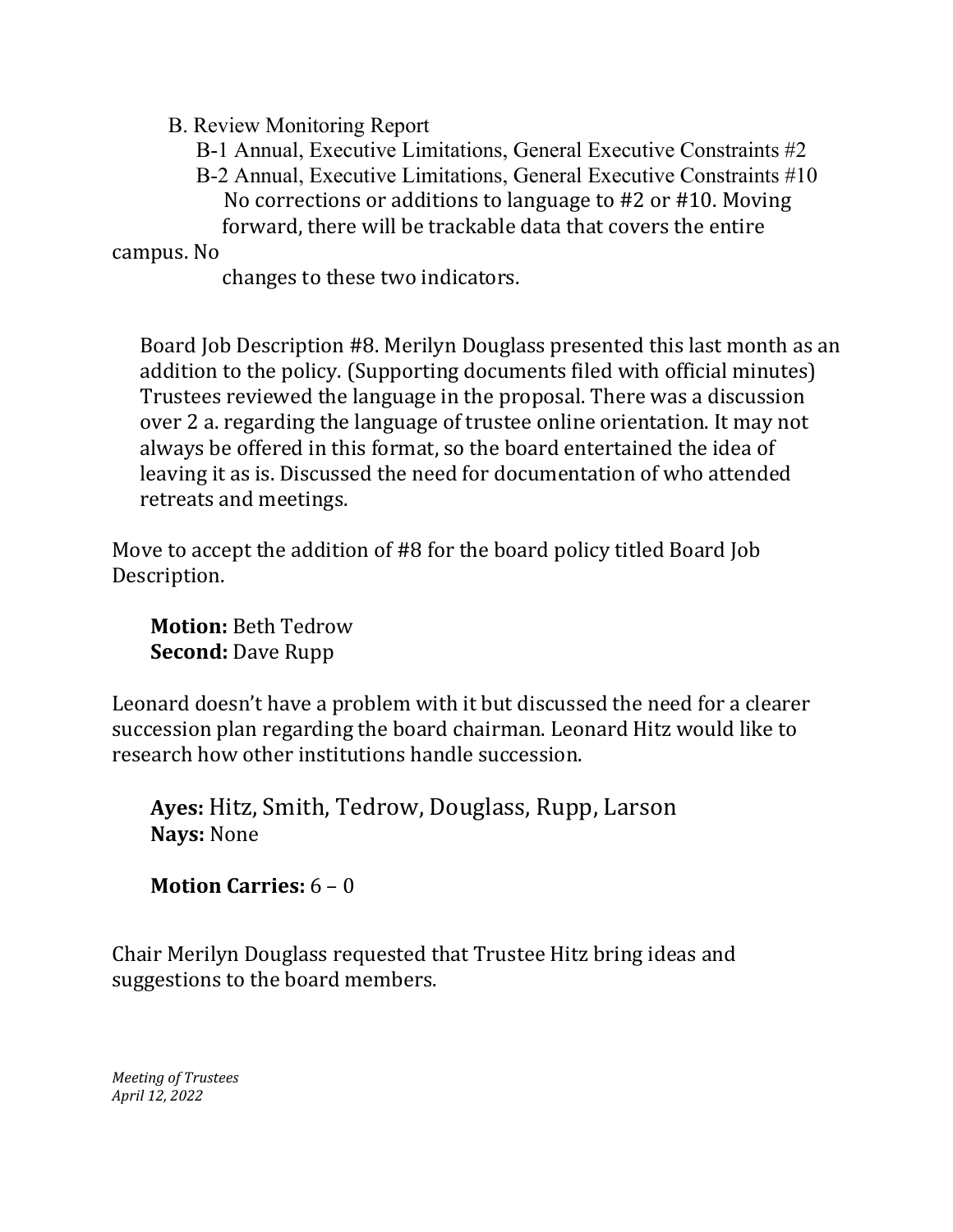## **VI. OTHER**

## **A. Open comments from the public**

No public comments

## **B. President's Report**

Dr. Ruda reported on the ambassador's scholars. Morgan Hammond, Hayden Jellison. National League of Excellence Award: Linda Hill, Sam Sanger, Mark Scheopner. Two weeks ago in Junction City, we had two students, Teryn Teeter and Ericka Baron Gomez, selected to the Phi Theta Kappa All-Academic Team. Enrollment for fall started today. April 29 will start for new students for the fall semester. A new award Dennis Mutai, a freshman distance runner from Kenya, was named national NJCAA Male Athlete of the week. This is the first time a male athlete has won this outdoor track and field award. The GC3 media program has been awarded a 10K grant. (Supporting documents filed with official minutes)

## **C. Incidental Information**

(Supporting documents filed with official minutes)

# **D. Report from FCEDC**

No Report

## **E. Report from KACCT**

Beth Tedrow attended the meeting in Junction city last Friday along with PTK members. Beth reported on the ceremony. The promise act trailer bill is in jeopardy due to disagreement amongst legislators about the need to include out-of-state students in the program. Next meeting on June 3-4.

#### **F. Report from Faculty Senate** No Report

## **G. Accreditation Update**

We had six people, including Sam Sanger and Jamie Durler, that attended the HLC conference this past week. There we had the opportunity to visit with the HLC liaison.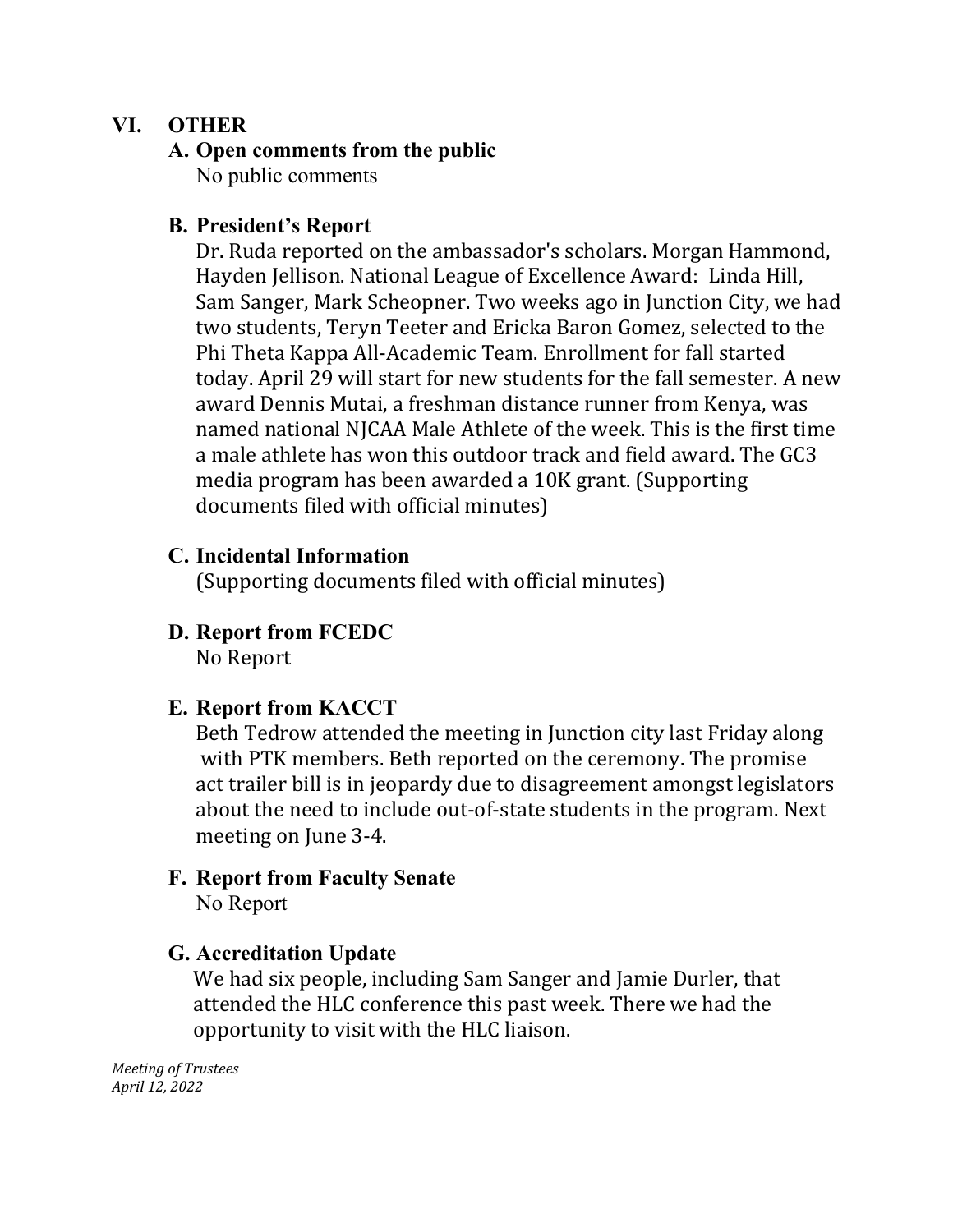Marc had a follow-up call with him this past week. We were able to see what is on the horizon and what changes are coming with accreditation. We learned that our visit in November is not an assurance review visit. It is a reaffirmation of the accreditation visit. It is a reaffirmation visit because we are an institution coming off probation- this will change our plan for the fall. This visit will look at elements that we have in place and the multitude of things we are doing.

## **VII. OWNERSHIP LINKAGE**

GCCC is presenting at the Chamber Breakfast. Tickets will be purchased for each of the trustees.

Beth Tedrow attended the ECE advisory board on April 28. Industrial Maintenance advisory on April 26. Instrumental music is going out to the high schools. Beth commends the music department regarding future students' letters of intent.

Leonard Hitz attended the Ag Advisory Board. Leonard discussed pride in our institution. He would like to see this institution wearing brown and gold, not black or any other color.

Bob Larson attended the Automotive Advisory Board meeting on March 19. Dr. Ruda gave a presentation that covered STEM. Dr. Malone was also present and informed members of the HLC visit in November.

David Rupp attended the Allied Health Advisory Board on April 1. Members discussed a new certificate program and voted to proceed with the process. In the past, we have addressed the rodeo grounds. We need a new facility. We host people all over the country, and our facilities are too small.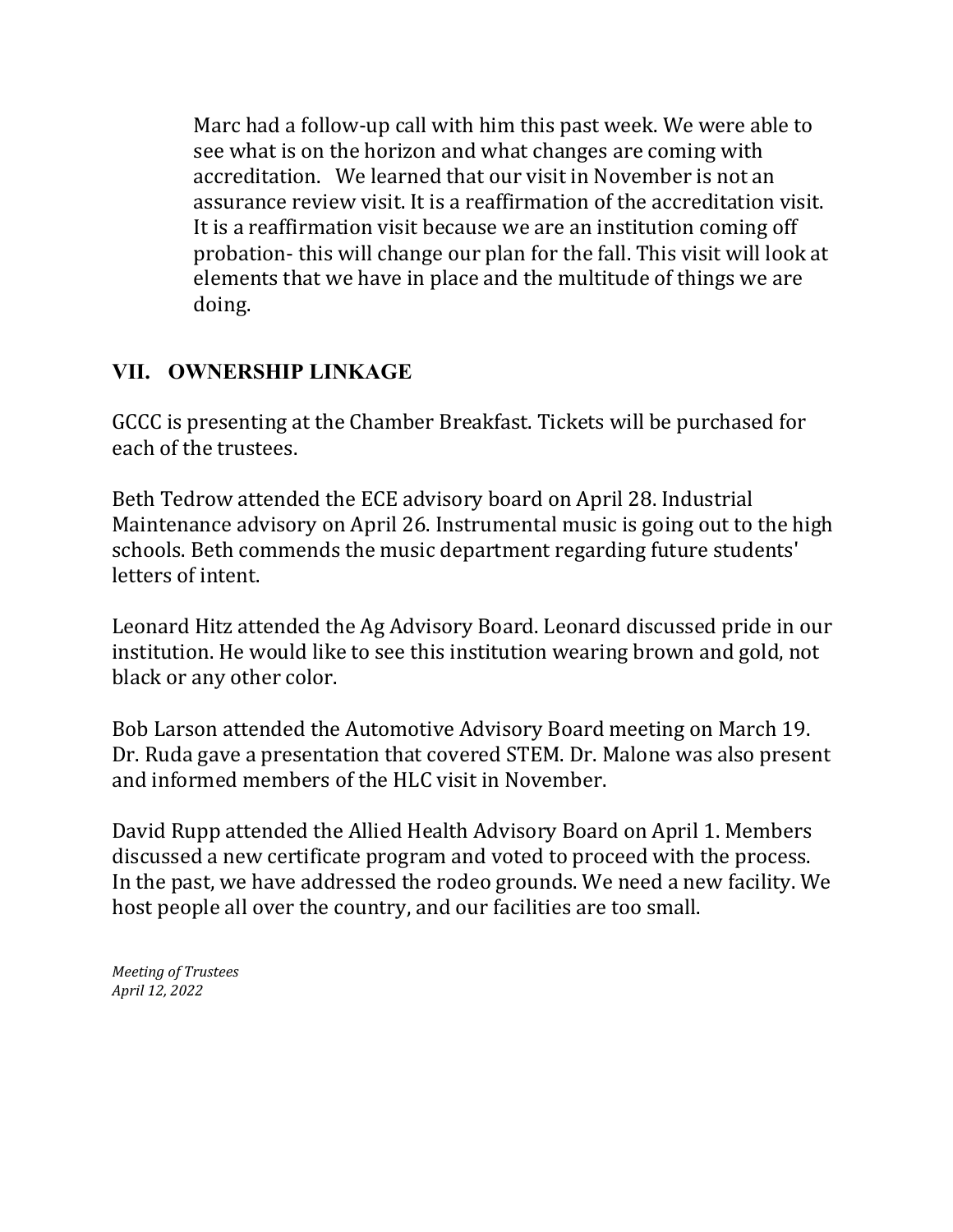Merilyn Douglass discussed information regarding the Finney County exhibition in the 3-I building.

The Nursing Advisory Board meeting is on April 24.

Trustees filled out the monthly assessments. Merilyn discussed last month's evaluation results.

#### **Upcoming Calendar Dates:**

| 14-Apr           | Baseball vs. Colby Community College 1:00, 4:00                                     |
|------------------|-------------------------------------------------------------------------------------|
| $15 - 18$<br>Apr | Easter Break - Campus Closed                                                        |
| 16-Apr           | Legislative Coffee, Endowment 10:00 am                                              |
| 20-Apr           | Chamber Breakfast hosted by GCCC BOT 7:00 am Baron's Steakhouse                     |
|                  | Softball vs. Pratt Community College 2:00, 4:00                                     |
| 21-Apr           | 2022 Annual Meeting and Awards Banquet: Chamber                                     |
| 22-Apr           | Hall of Fame Reception 6:00 DPAC                                                    |
| 23-Apr           | Baseball vs. Pratt Community College 1:00, 3:00                                     |
| 25-Apr           | Leadership Academy Graduation, Endowment 3:00                                       |
| 27-Apr           | Softball vs. Colby Community College 1:00, 3:00                                     |
|                  | SGA Awards Banquet, DPAC 5:30                                                       |
| 28-Apr           | Baseball vs. Dodge City Community College 1:00, 3:00                                |
|                  | Small-Group Performances (woodwind, brass, percussion, jazz) FA Auditorium,<br>7:00 |
| 5-May            | Baseball vs. Butler Community College 1:00, 3:00                                    |
|                  | Track and Field Region VI Championships, TBA                                        |
|                  | Band and Orchestra Concert, FA Auditorium, 7:00                                     |
| 6-May            | 2022 Commencement 4:00, 7:00                                                        |
| 7-May            | Nursing Graduation Ceremony                                                         |
| 12-May           | Final Exam Week                                                                     |
| 16-May           | Retirement Celebration, 10:00 am, Endowment                                         |
| 17-May           | Faculty Last Day; Employee End of Year Meeting 11:30 Lunch                          |
| 30-May           | Memorial Day - Campus Closed                                                        |
| 28-29            | <b>Board Retreat</b>                                                                |
| Jun              |                                                                                     |

Trustees filled out the monthly assessments. Merilyn discussed last month's evaluation results.